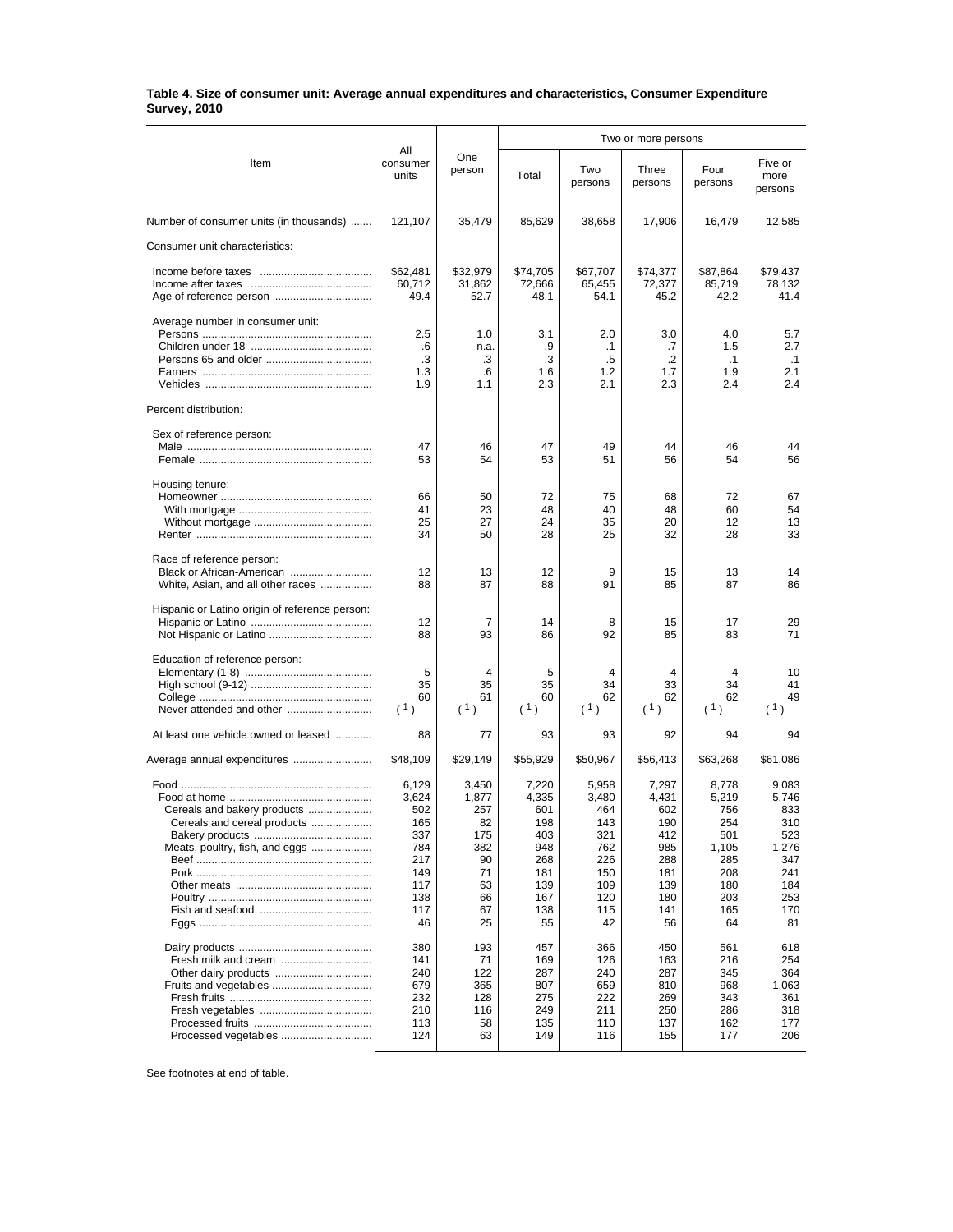## **Table 4. Size of consumer unit: Average annual expenditures and characteristics, Consumer Expenditure Survey, 2010 — Continued**

|                                                                         | All                                        |                                            | Two or more persons                         |                                            |                                             |                                             |                                             |
|-------------------------------------------------------------------------|--------------------------------------------|--------------------------------------------|---------------------------------------------|--------------------------------------------|---------------------------------------------|---------------------------------------------|---------------------------------------------|
| Item                                                                    | consumer<br>units                          | One<br>person                              | Total                                       | Two<br>persons                             | Three<br>persons                            | Four<br>persons                             | Five or<br>more<br>persons                  |
|                                                                         | \$1,278                                    | \$681                                      | \$1,521                                     | \$1,229                                    | \$1,585                                     | \$1,830                                     | \$1,955                                     |
|                                                                         | 132                                        | 66                                         | 159                                         | 131                                        | 150                                         | 192                                         | 215                                         |
|                                                                         | 103                                        | 52                                         | 123                                         | 102                                        | 123                                         | 145                                         | 161                                         |
| Miscellaneous foods                                                     | 667                                        | 358                                        | 792                                         | 616                                        | 842                                         | 973                                         | 1,046                                       |
| Nonalcoholic beverages<br>Food prepared by consumer unit on             | 333                                        | 181                                        | 395                                         | 326                                        | 419                                         | 464                                         | 491                                         |
|                                                                         | 43                                         | 23                                         | 52                                          | 54                                         | 50                                          | 56                                          | 43                                          |
|                                                                         | 2,505                                      | 1,573                                      | 2,885                                       | 2,478                                      | 2,866                                       | 3,559                                       | 3,338                                       |
|                                                                         | 412                                        | 322                                        | 449                                         | 545                                        | 388                                         | 441                                         | 248                                         |
| Mortgage interest and charges<br>Maintenance, repairs, insurance, other | 16,557<br>9,812<br>6,277<br>3,351<br>1,814 | 11,223<br>7,246<br>3,477<br>1,551<br>1,063 | 18,763<br>10,875<br>7,437<br>4,097<br>2,125 | 16,876<br>9,859<br>6,765<br>3,270<br>2,078 | 18,794<br>10,709<br>7,004<br>3,904<br>1,954 | 21,684<br>12,541<br>8,895<br>5,455<br>2,411 | 20,702<br>12,050<br>8,212<br>5,135<br>2,137 |
|                                                                         | 1,112                                      | 863                                        | 1,215                                       | 1,417                                      | 1.146                                       | 1,029                                       | 940                                         |
|                                                                         | 2,900                                      | 3,404                                      | 2,690                                       | 2,232                                      | 2,998                                       | 2,929                                       | 3,349                                       |
|                                                                         | 635                                        | 365                                        | 747                                         | 863                                        | 707                                         | 717                                         | 489                                         |
| Utilities, fuels, and public services                                   | 3,660                                      | 2,331                                      | 4,211                                       | 3,764                                      | 4,229                                       | 4,671                                       | 4,955                                       |
|                                                                         | 440                                        | 292                                        | 501                                         | 443                                        | 486                                         | 586                                         | 591                                         |
|                                                                         | 1,413                                      | 906                                        | 1,622                                       | 1,456                                      | 1,590                                       | 1,796                                       | 1,950                                       |
|                                                                         | 140                                        | 106                                        | 155                                         | 166                                        | 162                                         | 143                                         | 125                                         |
|                                                                         | 1,178                                      | 720                                        | 1,368                                       | 1,190                                      | 1,447                                       | 1,515                                       | 1,606                                       |
| Water and other public services                                         | 489                                        | 307                                        | 565                                         | 508                                        | 543                                         | 630                                         | 683                                         |
|                                                                         | 1,007                                      | 518                                        | 1.210                                       | 881                                        | 1,398                                       | 1.742                                       | 1,254                                       |
|                                                                         | 340                                        | 60                                         | 456                                         | 100                                        | 638                                         | 977                                         | 607                                         |
| Other household expenses                                                | 667                                        | 458                                        | 754                                         | 781                                        | 760                                         | 766                                         | 647                                         |
| Housekeeping supplies                                                   | 612                                        | 349                                        | 719                                         | 687                                        | 660                                         | 829                                         | 762                                         |
| Laundry and cleaning supplies                                           | 150                                        | 85                                         | 177                                         | 145                                        | 175                                         | 215                                         | 232                                         |
|                                                                         | 329                                        | 183                                        | 388                                         | 380                                        | 352                                         | 451                                         | 388                                         |
|                                                                         | 132                                        | 81                                         | 153                                         | 162                                        | 133                                         | 163                                         | 142                                         |
| Household furnishings and equipment                                     | 1,467                                      | 779                                        | 1,749                                       | 1,686                                      | 1,799                                       | 1,901                                       | 1,681                                       |
|                                                                         | 102                                        | 51                                         | 123                                         | 115                                        | 139                                         | 123                                         | 128                                         |
|                                                                         | 355                                        | 219                                        | 412                                         | 406                                        | 431                                         | 431                                         | 376                                         |
|                                                                         | 36                                         | 32                                         | 38                                          | 37                                         | 45                                          | 26                                          | 46                                          |
|                                                                         | 209                                        | 102                                        | 253                                         | 234                                        | 286                                         | 284                                         | 228                                         |
| Small appliances, miscellaneous<br>Miscellaneous household equipment    | 107<br>657                                 | 54<br>320                                  | 128<br>795                                  | 127<br>766                                 | 150<br>748                                  | 128<br>909                                  | 99<br>804                                   |
|                                                                         | 1,700                                      | 804                                        | 2,066                                       | 1,704                                      | 2,089                                       | 2,515                                       | 2,588                                       |
|                                                                         | 382                                        | 185                                        | 462                                         | 368                                        | 465                                         | 569                                         | 613                                         |
|                                                                         | 304                                        | 174                                        | 357                                         | 339                                        | 375                                         | 377                                         | 363                                         |
|                                                                         | 78                                         | 11                                         | 105                                         | 29                                         | 90                                          | 193                                         | 250                                         |
|                                                                         | 663                                        | 302                                        | 809                                         | 639                                        | 859                                         | 1,048                                       | 974                                         |
|                                                                         | 562                                        | 288                                        | 673                                         | 599                                        | 732                                         | 804                                         | 662                                         |
|                                                                         | 101                                        | 14                                         | 137                                         | 40                                         | 127                                         | 244                                         | 312                                         |
|                                                                         | 91                                         | 17                                         | 121                                         | 49                                         | 175                                         | 173                                         | 202                                         |
|                                                                         | 303                                        | 151                                        | 365                                         | 273                                        | 337                                         | 449                                         | 584                                         |
| Other apparel products and services                                     | 261                                        | 148                                        | 308                                         | 375                                        | 253                                         | 276                                         | 216                                         |
|                                                                         | 7,677                                      | 4,011                                      | 9,194                                       | 8,439                                      | 9,523                                       | 9,897                                       | 10,133                                      |
| Vehicle purchases (net outlay)                                          | 2,588                                      | 1,036                                      | 3,232                                       | 2,965                                      | 3,508                                       | 3,262                                       | 3,616                                       |
|                                                                         | 1,219                                      | 481                                        | 1,525                                       | 1,576                                      | 1,585                                       | 1,408                                       | 1,438                                       |
| Cars and trucks, used                                                   | 1,318                                      | 516                                        | 1,650                                       | 1,329                                      | 1,895                                       | 1,780                                       | 2,118                                       |
|                                                                         | 51                                         | $^{2}39$                                   | 56                                          | 61                                         | $^{2}27$                                    | 73                                          | $^{2}60$                                    |
|                                                                         | 2,132                                      | 1,164                                      | 2,533                                       | 2,190                                      | 2,504                                       | 2,926                                       | 3,115                                       |

See footnotes at end of table.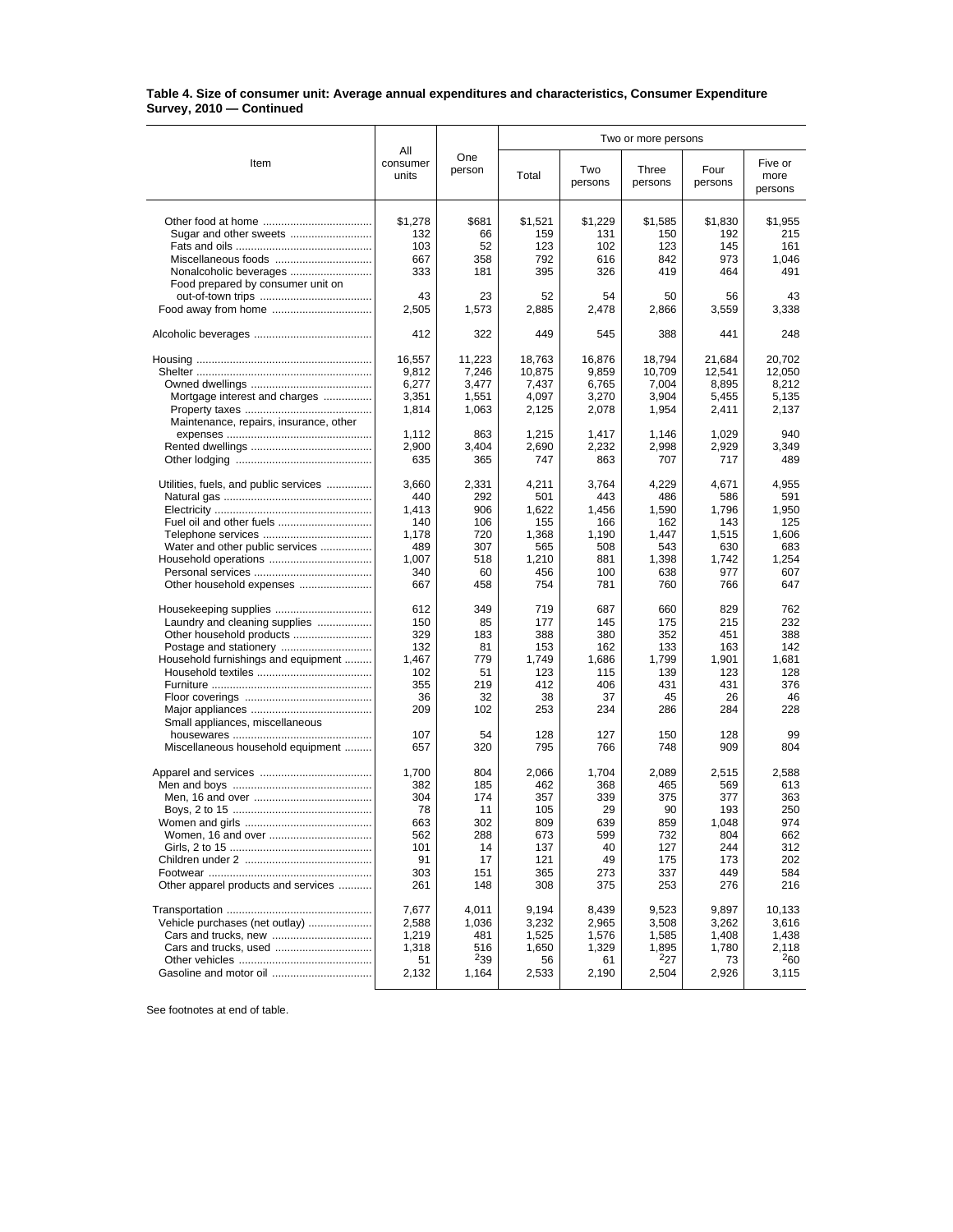## **Table 4. Size of consumer unit: Average annual expenditures and characteristics, Consumer Expenditure Survey, 2010 — Continued**

|                                                                                                      | All                                 | One<br>person                      | Two or more persons                 |                                     |                                     |                                     |                                     |
|------------------------------------------------------------------------------------------------------|-------------------------------------|------------------------------------|-------------------------------------|-------------------------------------|-------------------------------------|-------------------------------------|-------------------------------------|
| Item                                                                                                 | consumer<br>units                   |                                    | Total                               | Two<br>persons                      | Three<br>persons                    | Four<br>persons                     | Five or<br>more<br>persons          |
|                                                                                                      | \$2,464<br>243                      | \$1.495<br>100                     | \$2,863<br>302                      | \$2,694<br>270                      | \$2,986<br>305                      | \$3,067<br>353                      | \$2,944<br>330                      |
| Vehicle rental, leases, licenses, and other                                                          | 787<br>1,010                        | 483<br>669                         | 913<br>1,150                        | 850<br>1,088                        | 976<br>1,225                        | 980<br>1,166                        | 932<br>1,215                        |
|                                                                                                      | 423<br>493                          | 244<br>316                         | 498<br>566                          | 486<br>589                          | 480<br>525                          | 568<br>641                          | 467<br>457                          |
|                                                                                                      | 3,157<br>1,831<br>722<br>485<br>119 | 2.027<br>1,176<br>435<br>340<br>77 | 3,625<br>2,102<br>841<br>545<br>136 | 4,108<br>2,421<br>885<br>660<br>141 | 3,346<br>1,902<br>802<br>511<br>132 | 3,286<br>1,925<br>793<br>424<br>143 | 2,977<br>1,636<br>825<br>397<br>119 |
| Audio and visual equipment and services<br>Pets, toys, hobbies, and playground                       | 2,504<br>581<br>954                 | 1,441<br>264<br>661                | 2,943<br>712<br>1,075               | 2,707<br>576<br>1,055               | 2,810<br>624<br>1,056               | 3,396<br>1,056<br>1,172             | 3,276<br>808<br>1,041               |
| Other entertainment supplies, equipment,                                                             | 606                                 | 352                                | 709                                 | 664                                 | 800                                 | 712                                 | 722                                 |
|                                                                                                      | 364                                 | 164                                | 446                                 | 412                                 | 331                                 | 456                                 | 705                                 |
| Personal care products and services                                                                  | 582<br>100                          | 360<br>81                          | 673<br>108                          | 612<br>128                          | 727<br>100                          | 769<br>98                           | 669<br>68                           |
|                                                                                                      | 1,074                               | 600                                | 1,271                               | 827                                 | 1,536                               | 1,833                               | 1,524                               |
| Tobacco products and smoking supplies                                                                | 362                                 | 268                                | 401                                 | 368                                 | 437                                 | 393                                 | 462                                 |
|                                                                                                      | 849                                 | 752                                | 889                                 | 866                                 | 920                                 | 960                                 | 821                                 |
|                                                                                                      | 1,633                               | 1,242                              | 1,795                               | 2,046                               | 1,687                               | 1,487                               | 1,584                               |
| Personal insurance and pensions<br>Life and other personal insurance<br>Pensions and Social Security | 5,373<br>318<br>5,054               | 2,570<br>143<br>2,427              | 6,534<br>391<br>6,143               | 5,784<br>380<br>5,404               | 6,758<br>413<br>6,345               | 7,732<br>402<br>7,330               | 6,950<br>376<br>6,574               |
| Sources of income and personal taxes:                                                                |                                     |                                    |                                     |                                     |                                     |                                     |                                     |
| Self-employment income<br>Social Security, private and government                                    | 62,481<br>49,568<br>2,820           | 32,979<br>22,695<br>945            | 74,705<br>60,702<br>3,597           | 67,707<br>49,886<br>2,665           | 74,377<br>63,209<br>2,958           | 87,864<br>77,484<br>5,306           | 79,437<br>68,388<br>5,132           |
| Interest, dividends, rental income, other                                                            | 7,173                               | 6,852                              | 7,306                               | 12,043                              | 4,964                               | 2,314                               | 2,620                               |
| Unemployment and workers' compensation,                                                              | 1,182                               | 1,163                              | 1,190                               | 1,755                               | 889                                 | 714                                 | 501                                 |
| Public assistance, supplemental security                                                             | 634                                 | 347                                | 753                                 | 573                                 | 997                                 | 759                                 | 948                                 |
| income, food stamps<br>Regular contributions for support                                             | 505<br>407<br>192                   | 290<br>427<br>260                  | 595<br>399<br>164                   | 377<br>292<br>116                   | 669<br>475<br>215                   | 563<br>526<br>198                   | 1,198<br>453<br>196                 |
| 2008 Tax stimulus (thru Q20091)<br>State and local income taxes                                      | 1,769<br>1,136<br>(3)<br>482<br>151 | 1,117<br>730<br>(3)<br>291<br>97   | 2,039<br>1,304<br>(3)<br>562<br>174 | 2,252<br>1,564<br>(3)<br>502<br>185 | 2,000<br>1,299<br>(3)<br>536<br>166 | 2,145<br>1,210<br>(3)<br>747<br>188 | 1,304<br>634<br>(3)<br>541<br>129   |

See footnotes at end of table.